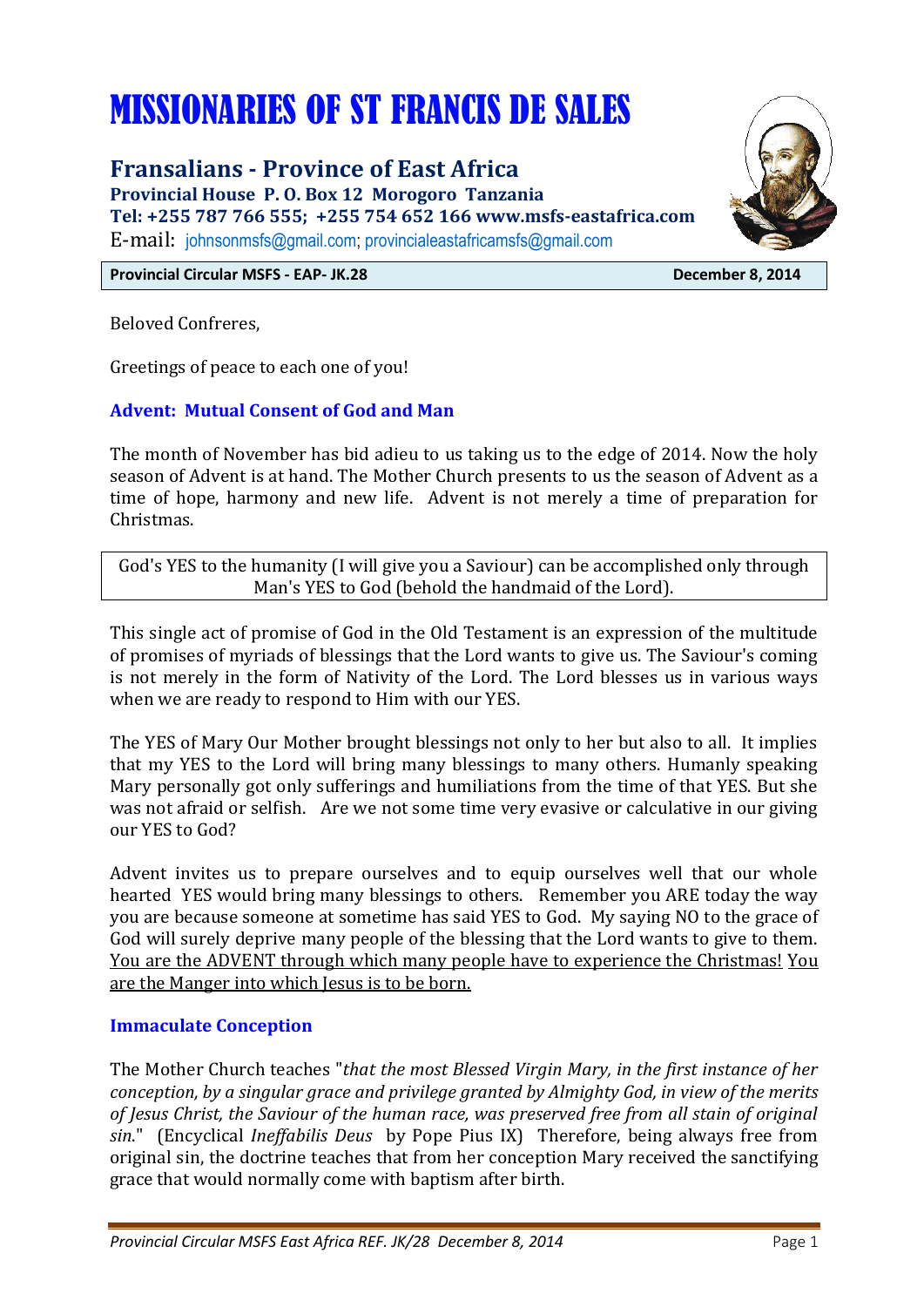My dear friends, Mary was born immaculate by the special direct act of God; we are made immaculate through the divine act accomplished at our baptism by way of human ministry. In presenting to us our Mother with this unique nature, we are reminded of our potentialities to live a life that is immaculate. When we dip ourselves into the ocean of the Grace of God, we cannot but be freed from even the stains of sin. But unfortunately we have other negative possibilities too - to which we often direct our lives. Are not our lives far from being immaculate? The Mother Church has the right to see us her beloved children living a life that is immaculate.

#### **Year of Consecrated life**

Pope Francis proclaimed 2015 a Year of Consecrated Life, starting on the First Sunday of Advent, the weekend of November 29, 2014, and ending on February 2, 2016, the World Day of Consecrated life. The year also marks the 50th anniversary of *Perfectae Caritatis*, a decree on religious life, and *Lumen Gentium*, the Second Vatican Council's constitution on the Church. Its purpose, is to "make a grateful remembrance of the recent past" while embracing "the future with hope." There are various programs organized at various levels in the church and in different congregations, organizations. Let us not end the meaning of this year with these programs.

It is primarily a year dedicated for you and for me. When each of us and each consecrated person in this world, live one's *consecration to the core*, there is nothing more needed to make the consecrated life more meaningful and attractive. Many events of seminars and symposiums on consecrated life, Mega liturgical and social celebrations may make great impressions and provide information. BUT what touches the other human being and what inspires other to come to God and even to consecrate oneself to God is nothing but our very personal lives. Hence let each of us say: This is MY YEAR. This is the YEAR of MY BROTHER and my SISTER. Let me live my consecration to the full, let me also allow, facilitate and strengthen the life of consecration of my brother and sister.

# **The Meetings in India**

From November 24 to 29 we had a series of meetings in Bangalore. There were sessions of animations for the Provincial Administrations, joint meetings of General Curia, PIF-PEA and MSAF. The input sessions were given by His Lordship Bishop Francis Serrao SJ the Bishop of Shimoga , Rev. Fr. Philip Thomas MSFS and Rev. Fr. Jerry Rosario SJ. The resource persons shared with us their enriching ideas and lessons on **Leadership according to the mind of Jesus, conflict management, and the new spiritual thrusts in the Joy of the Gospel**. It was also an occasion for me to meet many confreres.

# **Our Confreres in India**

I had the opportunity to meet our Confreres, Fr. Eriyanickal Jose, Fr. Kunnappilly Joseph, Fr. Devadoss Francis and Bro. Kenneth Maina. All are doing well with their works and studies. However Fr. Kunnappilly Joseph needs our special prayers as his health condition is not very steady. I also had the joy to meet Fr. Emile Amougu, Bro. Godwin Nuwamanya MSFS and Bro. Fabian Wasonga MSFS who are doing their studies in Bangalore. They do send lot of Greetings to East Africa.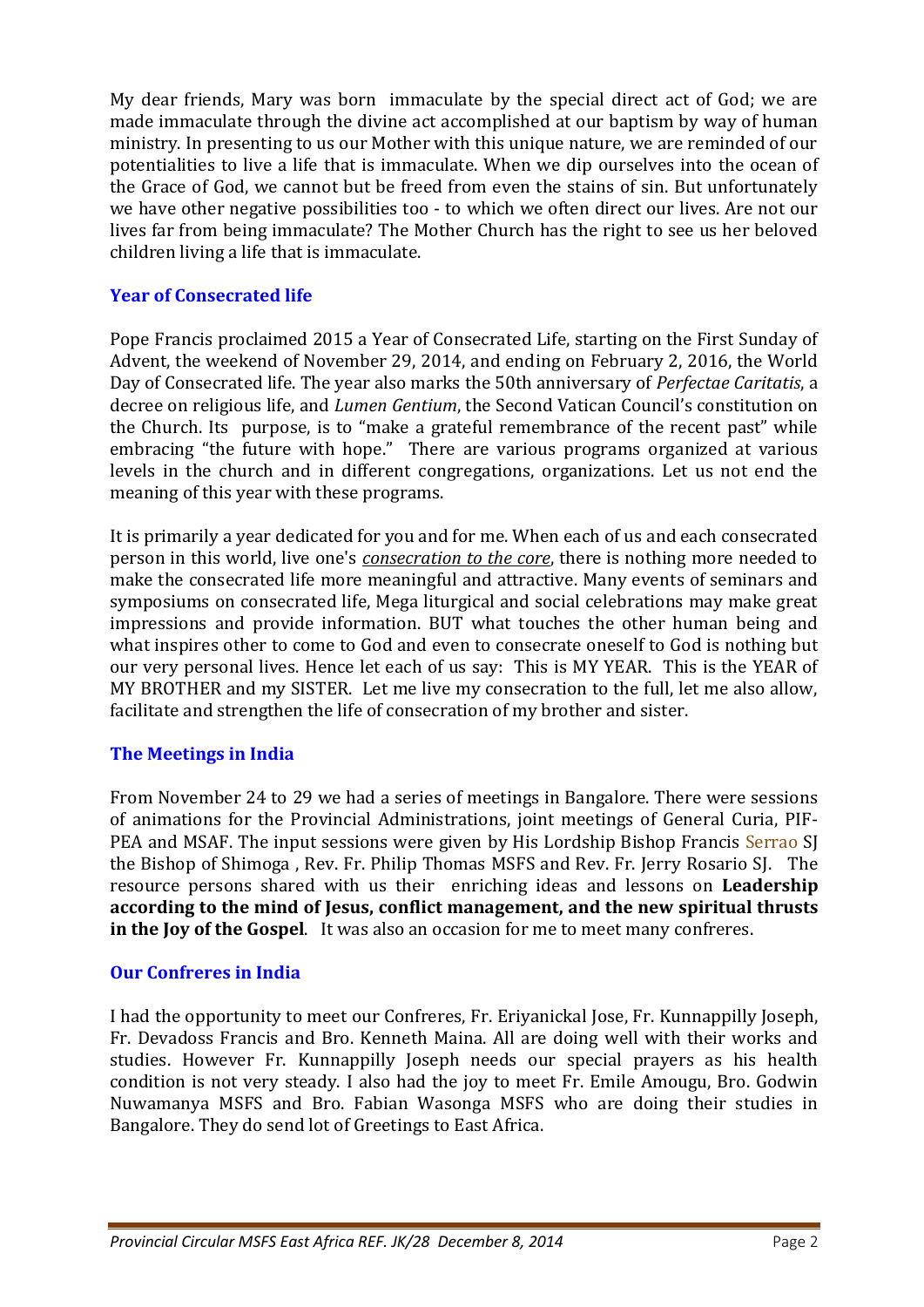# **Transfers and Appointments**

**Fr. Peter Antony George MSFS.** With effect from December 20, Fr. Antony George is transferred from the MSFS Community Lububu, Tanzania to the MSFS Community at Osia-Agururu, Archdiocese of Tororo, Uganda. He is assigned for the new MSFS mission in Iyolwa in the same diocese and will be residing at Agururu till the MSFS community at Iyolwa is established and the confreres move to the new presbytery in Iyolwa.

**Fr. Antonysamy Muthusamy MSFS.** With immediate effect Fr. Antonysamy is appointed to the MSFS Community in Lububu and is designated to be appointed as the Assistant Parish Priest.

**Fr. Paul Samy MSFS** is appointed to the Community in Ipuli. He is appointed as the Assistant Manager and Administrator of all our Educational Institutions and Social Apostolate.

**Fr. Pendanath Reji MSFS** will hold the additional tasks as the Manager of SFS / Mermier Homes/ Hostels, Simba Clay and the Social Apostolates.

**Fr. Perumanoor Tomychan MSFS.** With effect from December 20, 2014 Fr. Tomychan is relieved from the responsibilities as the Parish Priest of Itaga and as the Superior of the MSFS Community at Itaga.

**Fr. Ngowi Innocent Vincent MSFS**. With effect from December 21, 2014, Fr. Innocent is appointed to the MSFS Community at Itaga as the Superior of the Community. He is also designated to be appointed as the Parish Priest of Itaga from the same date.

#### **Bon Voyage to Namibia**

**Bro. Mutume Ventino Peter MSFS** and **Bro. Oliver Vincent Olowo MSFS** of North East India Province/ Southern African Region as they were awaiting their visa to Namibia, have rendered their service as part of the regency at SFS Junior Seminary Morogoro. Now that they have obtained the Visa, they will be leaving for Namibia in the third week of December. We thank them for their valuable services and we wish them all the best in their further states of formation and mission. "The World is a book, and those who do not travel, read only a page." (Saint Augustine). Our dear brothers, we wish you the abundant blessings of God in your lives. Read many more inspiring pages in the book of this world. Namibia and South Africa has many things to teach you. May you have a very enriching time of giving yourselves for the mission.

#### **Update Programme in Philippines: Fr. Perumanoor Tomychan MSFS**

Fr. Perumanoor Tomychan will be attending PASTORAL LEADERSHIP AND MANAGEMENT FOR MISSION PROGRAM from January 5 to – June 26, 2015 at East Asian Pastoral Institute, Quezon City, Philippines. We wish Fr. Tomychan a great time in learning, meeting new people and encountering new cultures.

# **MSFS Bible Diary - Joy of the Gospel - 2015**

Our Congregation has launched the new project of preparing a Bible Diary very effectively. IIS/SFS Publications Bangalore was entrusted with this task. The Bible Diary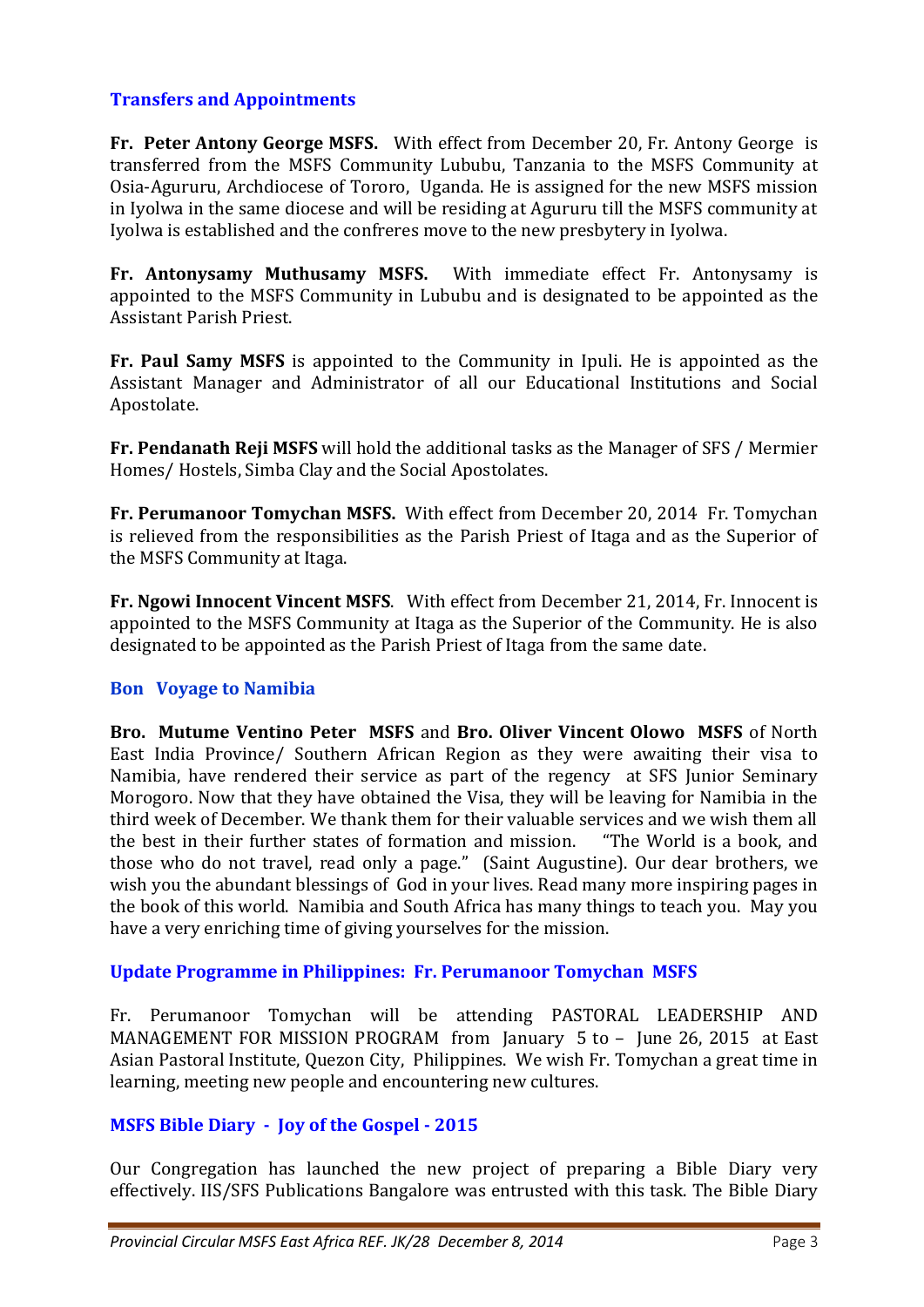has come out well and gets lots of appreciation from all corners. Now it is available with Fransalian Communications Morogoro and Arusha. Kindly make every effort to popularize the Diary in your parishes and institutions. Once well footed in the market / in the hearts of the faithful it would be also a beautiful chance for us to disseminate the Spirituality of our Patron and Founder adding flavour and fragrance to the rich meal of the Word of God. Our Sincere Congratulations to Rev. Fr. Koottanal Benny MSFS and the team of the Joy of the Gospel - 2015.

# **Baraka 5**

The fifth issue of Baraka is already out. It is dedicated to Pastoral Ministry. It is also available in web.

http://www.msfs-eastafrica.com/index.php?option=com\_content&view=article&id=41&Itemid=53&lang=en

Kindly forward this link to all your friends and our well-wishers who might be interested in reading more news about our mission. Our sincere congrats to the Editors and Contributors team for the wonderful work done.

# **Baraka: New - Editor: Fr. Nirappel Sebastian**

As Fr. Pathiyil Johnson who was the chief editor of Baraka till now, is away from East Africa for the studies, Fr. Nirappel Sebastian MSFS is appointed to be the chief editor of Baraka with the forth coming issue. Baraka 6 is dedicated to the Apostolate of Formation. All are welcome to contribute. Please contact Fr. Nirappel Sebastian. (snirappel@gmail.com).

#### **Convent blessing in Kagongwa, Kahama**

The SFS community at Mwakata had the joy of blessing and the opening of the new Residence for the Sisters who are collaborating in our apostolate of Education in SFS School Kagongwa on December 1, 2014 at Kagongwa. At 6.30 am there was most Holy Eucharistic celebration which was presided over by His Lordship Most Rev. Ludovick Joseph Minde ACLP/ OSS the Local ordinary of Kahama Diocese who Blessed the house, and the house was opened by Sr. Salome FSKJS. His Lordship Most Rev. Ludovick Joseph Minde in his homily appreciated the Missionaries of St. Francis de Sales for their good work of the education ministry. The event was graced by the presence of VG of the diocese and the parish priest of Kagongwa, and many other religious priests, sisters and children. At present the Franciscan Sisters of the Kingdom of Jesus Christ are collaborating with us in the school and they have started to stay in the new community. Our Sincere Congratulations to all the Confreres who initiated the works and brought it to completion.

# **Statement and Action Plan of PC EA-2014**

The final text of the Statement of the Provincial Congress and the Action Plan was sent to you with the due approval of the Superior General. Above everything else, please make it a point to reflect on them in your very personal life. The rationale behind this direction of thought is that *The Real Life of the Province is nothing but the totality of the life of each individual member.* Please make them also matter of the sharing and evaluation in the community/ Apostolic Community meetings.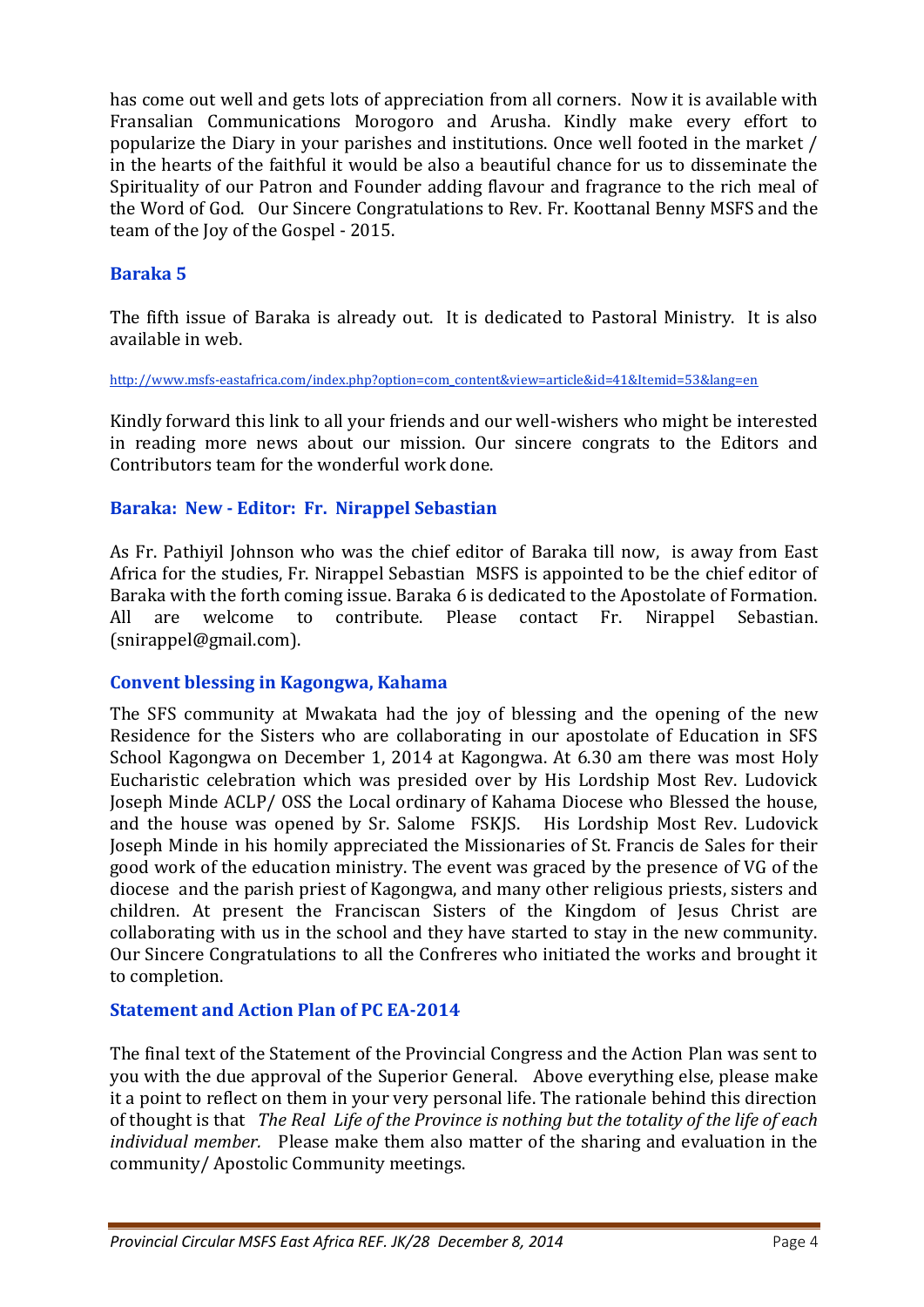#### **Annual Budget and Statement of Accounts**

As the new Calendar cum Financial year is starting from January 2015, I remind you to submit the budget to the Provincial Bursar latest by December 15, 2014. The annual accounts are to be submitted by January 31, 2015.

#### **The health condition of Fr. Prakashbhavan Santhosh**

Fr. Prakashbhavan Santhosh has come back from India after getting treated for the kidney related illness and after few days of holidays. He also made use of the opportunity to attend one month training program in Counselling and Spiritual Direction from Christ Hall - by Jesuits in Calicut. Let us thank God for the speedy recovery to Fr. Santhosh.

#### **Home Holidays**

The following Confreres are / will be on home holidays. We wish them a refreshing time with their dear and near ones.

| Fr. Peter Johnson Napoleon | from October 23, 2014 to January 20, 2015    |
|----------------------------|----------------------------------------------|
| Fr. Prakashbhavan Santhosh | from September 28, 2014 to November 28, 2014 |
| Fr. Kuzhupil Sebastian     | from December 15, 2014 to February 14, 2015  |
| Fr. Vellachalil Jomon      | from December 28, 2014 to February 28, 2015  |
| Fr. Kollappallil Jomat     | from December 16, 2014 to February 16, 2015  |

#### **New Mission in Iyolwa - Tororo Uganda**

The Archbishop of Tororo His Grace Most Rev. Emmanuel Obbo AJ has informed us that on February 8, 2015 the mission of Iyolwa will be declared a parish and will be entrusted to the Missionaries of St. Francis de Sales for the pastoral care and the overall development. It is an affirmation of the trust the ecclesiastical authorities are placing on us. Let us prayerfully anoint this decision with our sincere good wishes. I wish that as many confreres as possible could join our confreres and the local church on that day in this significant event.

#### **Nagpur Province: The New Provincial Administration**

| Fr. Jacob Karamakuzhiyil | <b>Provincial Superior</b>                              |
|--------------------------|---------------------------------------------------------|
| Fr. Benedict De Souza    | Councillor in-charge of Formation & Admonitor           |
| Fr. Manoj Tirkey         | Councillor in-charge of Education                       |
| Fr. Willie D'Silva       | Councillor In-Charge of Mission                         |
| Fr. Joseph Kailamangalam | Councillor In-Charge of Social & Innovative Ministries. |
| Fr. Wilson Adackaparayil | <b>Provincial Bursar</b>                                |
|                          |                                                         |

#### **Pune Province : The New Provincial Administration**

| Fr. Vincent Lourdusamay | <b>Provincial Superior</b>                             |
|-------------------------|--------------------------------------------------------|
| Fr. Sunny Joseph        | Councillor in-Charge of Formation cum Admonitor        |
| Fr. Peppin Jayaraj      | Councillor in-Charge of Education                      |
| Fr. Nazareth D'Silva    | Councillor in-Charge of Mission                        |
| Fr. Albert Fernandes    | Councillor in-Charge of Social / Innovative ministries |
| Fr. Jerry Misquith      | <b>Provincial Bursar</b>                               |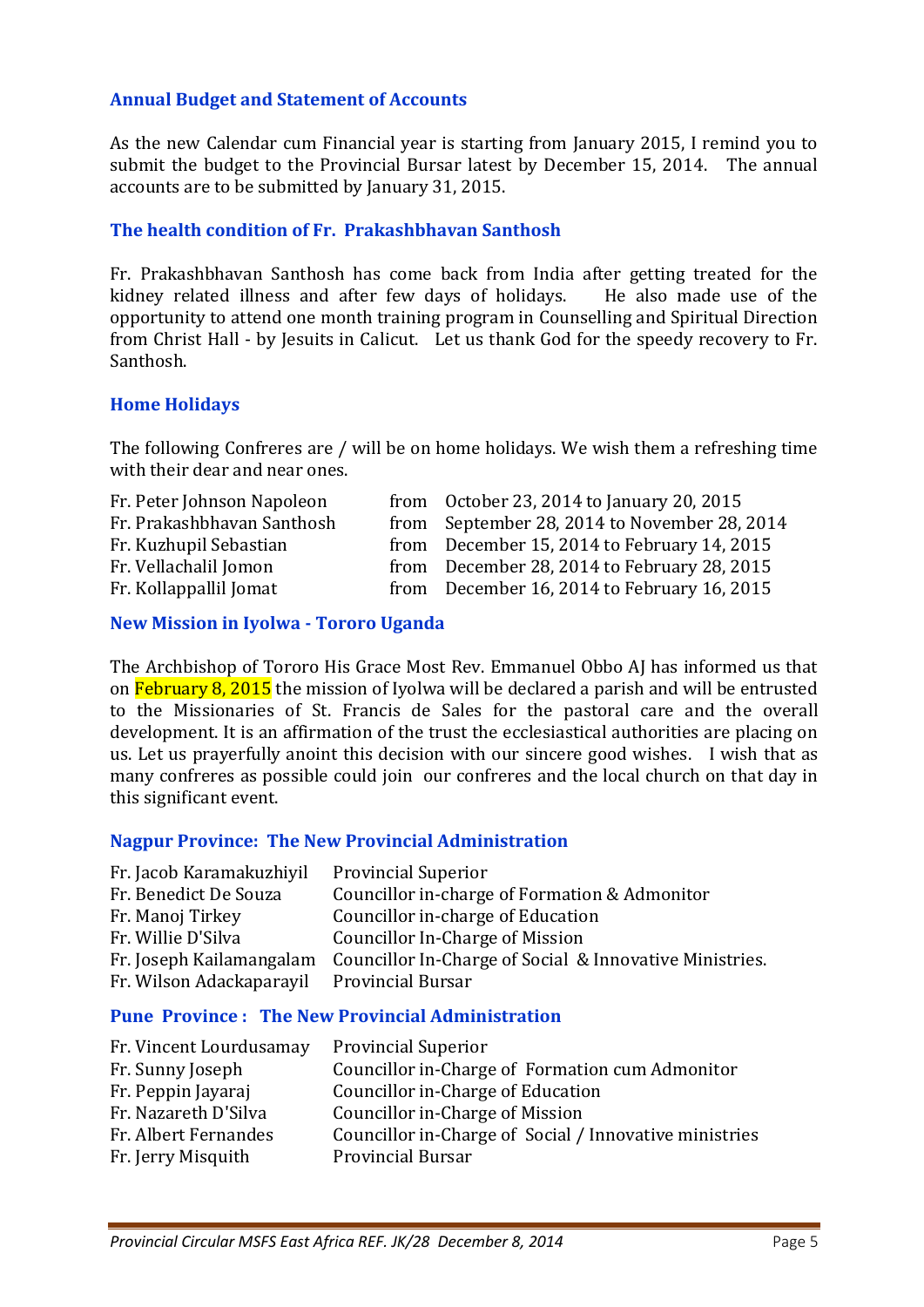We wish the new Provincial Curia the blessings of the Lord in the task of serving and leading us and the rest.

**Let us pray:** 

*For the departed ones:* 

# **R.I.P**

 **Mr Micheal Irudhayam**, the maternal grandfather of Fr. Sudhakar Clement, died on October 12, 2014 at the age of 74.

 **Rev. Fr. Raison Kaduvakuzhickal MSFS** of South-West Province, aged 36 passed away on October 28, 2014.

**Fr. Mathew Mundamattam MSFS** of Vizag Province passed away on December 8, 2014.

May I request all those who have not fulfilled the suffrages to do the same at the earliest (Const. No. 118; General Directory No 98). *May their souls Rest in Peace.*

# **My Tentative Programs**

# **December 2014**

- 8-12 Guiding Seminar for the Formators: at LCI, Arusha
- 13-15 In Morogoro- Dar es Salaam.
- 17-18 Provincial Council meeting at LCI
- 19-24 Taka Apostolic Community
- 21 Itaga Mission
- 24-25 Dumila Mission
- 31 Seminar on Consecrated Life, Kola Morogoro

# **Conclusion**

*Comfort, Comfort my people* (Is. 40:1), is the is the Biblical Verse that soothes our hearts giving us the uplifting feeling that we are in Advent. But, we are in a world of discomfort. There are lots of elements of discomforts in our hearts, in our communities, in our relationships, in the places of work. Where do these elements of discomfort come from?

# **Discomfort results from the absence of true comfort**

**or**

# **from the presence of wrong comforts.**

What could be the true comfort? True comfort is the presence of **the Comforter**, ie the Spirit of God. When the Spirit of God is in us, no matter what happens to us, what surrounds us, what challenges, we are not moved. When the true comforter is within us we are never defeated. We may not reach the ideal, but we are not discouraged. We may not have all that we desired and planned but we are not desperate. Others may judge us by the standard of the world and say we are lost. But when the true comforter, the Spirit of God is with us, nothing can disturb us.